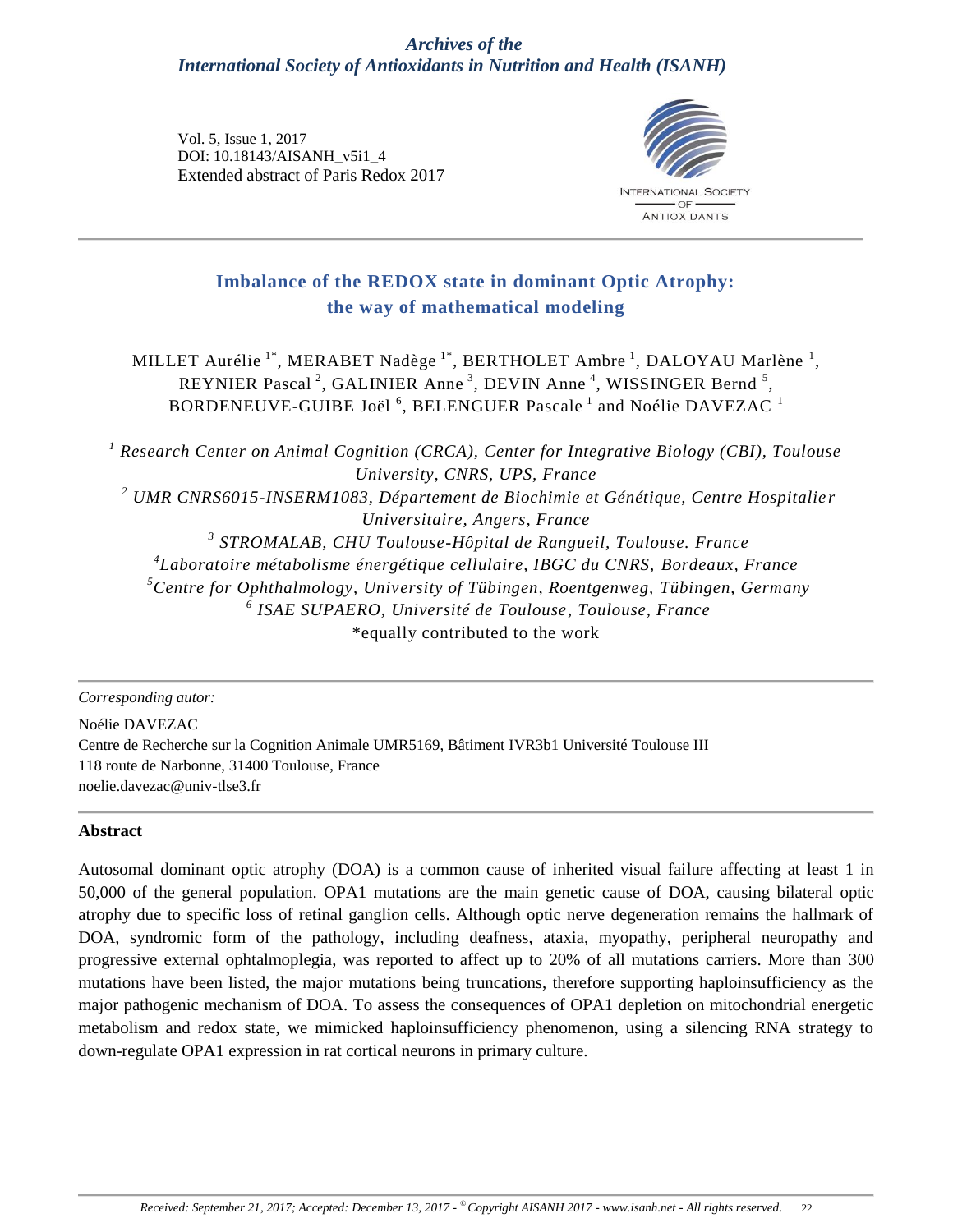#### **Introduction**

DOA, also known as Kjer's disease, is characterized by moderate to severe loss of visual acuity with insidious onset in early childhood (Amati-Bonneau et al., 2009) associated with optic nerve atrophy. The disease affects primary the retinal ganglion cells (RGC) and their axons forming the optic nerve, which transfer the visual information from the photoreceptors to the lateral geniculus in the brain. Estimated disease prevalence is between 1:10,000 in Denmark and 1:50,000 worldwide. There is a considerable inter- and intra-familial variation in visual acuity, and the penetrance may be as low as about 40%. This complex pathology remains without effective treatment to date. The majority of patients (about 75%) with DOA harbors mutation in the OPA1 gene (Delettre et al., 2000). 358 different OPA1 mutations have been reported to date (http://mitodyn.org), the majority of which results in premature termination codons and lead to haploinsufficiency by the reduction in OPA1 protein levels. Although, there is a marked variability in the rate of disease progression, a significant proportion of patients (50-75%) will experience further worsening of their visual function in later life. Interestingly, recent studies evidenced a severe multisystemic disorder associated with some OPA1 mutations, named 'DOA plus' syndrome (OMIM#125250) (Amati-Bonneau et al., 2008). Patients with DOA plus syndrome present additional neurological complications such as ataxia, sensorineural deafness, chronic progressive external ophtalmoplegia (CPEO) and sensory-motor neuropathy and myopathy in adult life. Although these syndromal DOA variants show significant phenotypic variability even within the same family, a consistent finding is a worse visual prognosis among this patient subgroup. These observations are of major pathophysiological importance, highlighting the widespread deleterious consequences of OPA1 mutations, not only for RGCs, but also for other neuronal populations and skeletal muscle.

The OPA1 gene encodes a mitochondrial protein localized in the inter-membrane space (IMS) and anchored to mitochondrial inner membrane. Using common genetically modified cell lines (HeLa, Cos, MEF), we and others have shown that OPA1 has various functions, which include inner membrane

fusion, cristae structuration, mtDNA maintenance, mitochondrial energetics modulation and protection from apoptosis (Landes et al., 2010). To what extent inactivation of OPA1 function contribute to DOA and DOA+ pathogenesis still has to be elucidated. Data on skin-fibroblasts, lymphoblasts or muscles from patients, suggest that impairment of mitochondrial morphology, respiration and energetics, loss of mtDNA integrity, and an increased sensitivity to apoptosis could be involved. However, there were a lot of contradictory reports regarding the existence and nature of energetic defects in DOA patients (Landes et al., 2010). Mouse DOA or DOA plus models evidenced mitochondrial fragmentation, cristae disorganisation, increased mitophagy and cytochrome c oxidase deficiency (Bertholet et al., 2016). Two DOA invertebrate models underlined the critical generation of ROS associated to OPA1 dysfunction, as it was proposed for Leber Hereditary Optic Neuropathy (LHON) and other neurodegenerative pathologies such as Alzheimer and Parkinson diseases (Chao de la Barca et al., 2016). We thus addressed the question of the impact of OPA1 inactivation on redox state as well as considering the controversy on oxidative phosphorylation and respiration. Because haploinsufficency is primarily responsible for DOA and as the effects of OPA1 inactivation are not restricted to retinal ganglionic cells, we considered the general impact of OPA1 inactivation on oxidative metabolism by downregulating OPA1 in rat cortical neurons in primary culture, in which OPA1 was silenced by RNA interference, in OPA1enu/+ mice as well as in fibroblasts from DOA or DOA+ patients.

To further circumvent the problem of variability between patients, we aimed to build a mathematical model which is able to predict ROS production by complex I of the mitochondrial respiratory chain, one of the two major sites of ROS production by mitochondria.

### **Materials and methods**

### *Chemicals and reagents*

The different immunoblots were realized as described in (Millet et al., 2016) with anti-aconitase (1/500, Abcam, Cambridge, USA), anti-SOD1 and anti-SOD2 (1/2000, Epitomics, Abcam, Cambridge, USA), anti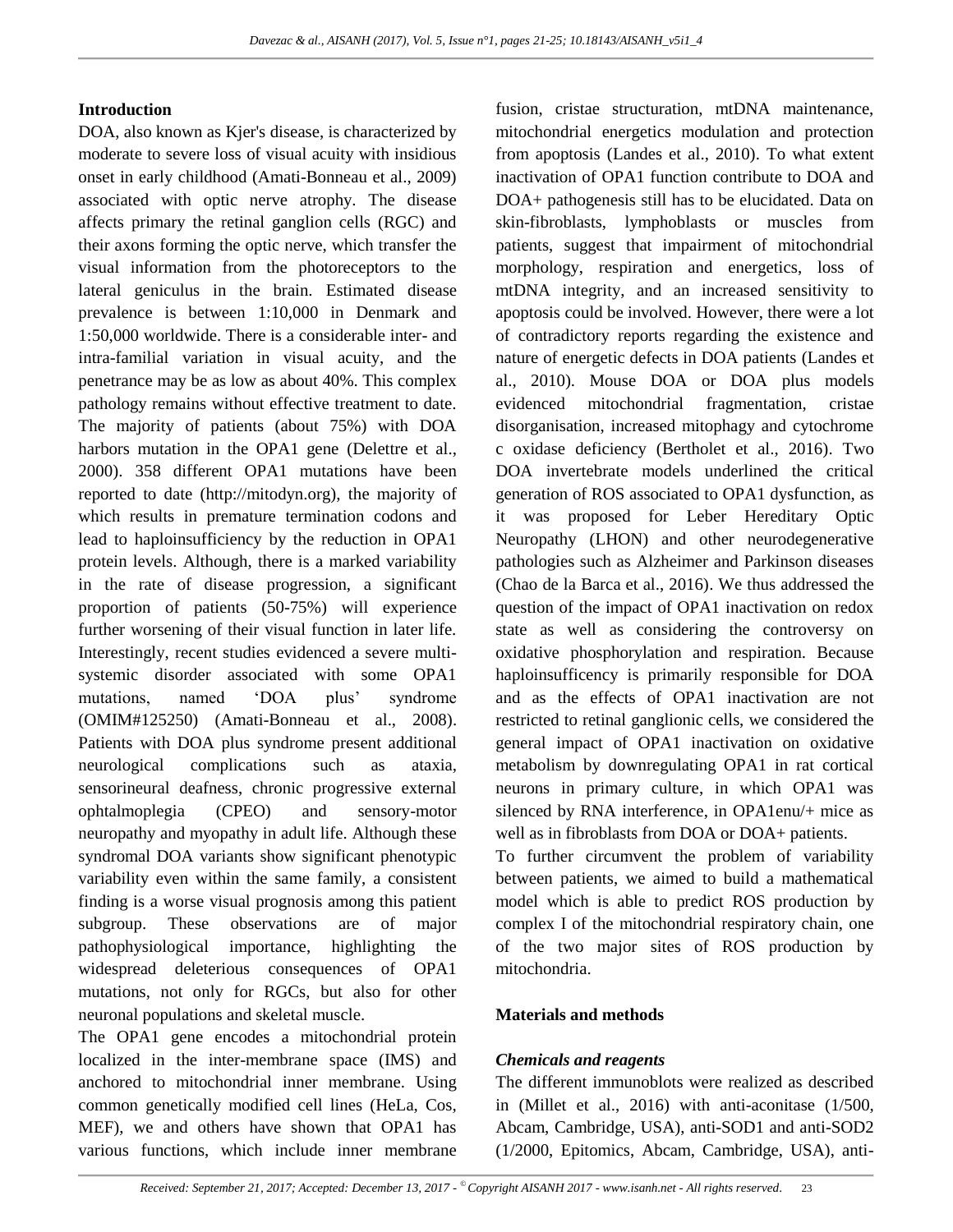catalase (1/3000, Abcam, Cambridge, USA), anti-actin (1/25000, Chemicon, Merck Millipore, UK). Aconitase and catalase activities measurements were performed as mentioned in (Millet et al., 2016) Statictical analysis are detailed in (Millet et al., 2016)

#### *Neurons materials*

Cortical neurons from rat embryos in primary culture  $(1x10<sup>6</sup>)$  were obtained and described in (Bertholet et al., 2013) and electroporated using the Rat Neuron Nucleofector Kit (Amaxa, Lonza) according to the manufacturers" optimized protocol as mentioned in (Millet et al., 2016) as well as the validation of Si OPA1.

### **Results and discussion**

# *Down regulation of OPA1 induces an imbalance of the redox state*

In cortical neurons from rat embryos in primary culture, we found that cellular respiration is diminished when OPA1 is decreased. This is accompanied by an increase in mitochondrial ROS production (Millet et al., 2016)(table 1: decreased aconitase activity revealing an increase in mitochondrial ROS production) which is buffered by the activation of NRF2 pathway and increased levels and activity of catalase but no increase of SOD 1 and 2 (other major NRF2 targets involved in dismutation of superoxide anion) (table 1). Contrary to results obtained in DOA mice models in which we observed an increase of SOD1 and SOD2 expression between 4 and 10 month old mice (Millet et al., 2016). However, this situation leads to a pro-oxidative state, since further acute or chronic exogenous oxidative stress (rotenone treatment) challenged both the antioxidant response and the viability of OPA1 depleted neurons analysed by trypan blue exclusion and counting picnotic nuclei after DAPI staining (Millet et al., 2016).

## *Mathematical model of ROS production by the Complex I of the mitochondrial respiratory chain*

Our objective is to create a mathematical model of the molecular mechanisms involved in the pathogenesis of Dominant Optic Atrophy in order to predict their evolution and give appropriated treatment based on insilico analysis with physiological parameters from a specific patient. We present a stochastic model of catalytic activity and ROS production of respiratory

complex I which is the first step towards a more complete mathematical model describing the different dysfunctions encountered in DOA or pathologies related to OPA1 gene disorders. We developed the model using a Petri net formalism and a continuoustime Markov chains theory. The simulations were realized on Matlab and compared to kinetic data from the literature. Our model is able to reproduce the dynamics of the complex I system and to simulate observed behaviours of this system regarding ROS production (Merabet et al., 2017).

### **Conclusion**

Our study shows a link between OPA1 and oxidative metabolism as we demonstrated an inhibition of aconitase activity, a major activation of the NRF2 transcription factor and an increase of some NRF2 targets directly involved in antioxidant signaling. Indeed, we show that the mitochondrial respiratory chain is impaired by the loss of OPA1 and in neurons in primary culture. On the other hand, we observed a small decrease in the total ROS levels (Bertholet et al., 2013). We suggest that antioxidant defenses are activated to circumvent oxidative imbalance induced by OPA1 inactivation, which indicated that the cells are in a "pro-oxidative state". Retinal ganglion cells could present a modified oxidative metabolism as we observed the mechanism in different models (cortices from DOA mice model, cortical neurons in primary culture or patients fibroblasts). Furthermore, these cells are exposed to UV and hypoxia conditions. These exogenous stresses could induce degeneration of DOA patient retinal ganglion cells.

Moreover, while analyzing their fibroblasts, we found, that some patients showed altered expression of genes implicated in oxidative metabolism. On the one hand, these data reveal modifier genes of the severity of DOA and one explanation for the inter- and intrafamilial variations and on the other hand, the results direct pharmacological approaches to prevent and treat DOA pathogenesis. Thus, we can propose that mutations or decreased expression of OPA1 induces an imbalance in the cellular redox state, weakening cells to exogenous pro-oxidative stresses. This phenomenon would be the major key of the molecular mechanisms involved in DOA pathogenesis and diseases related to OPA1 gene disorders (Figure 1).